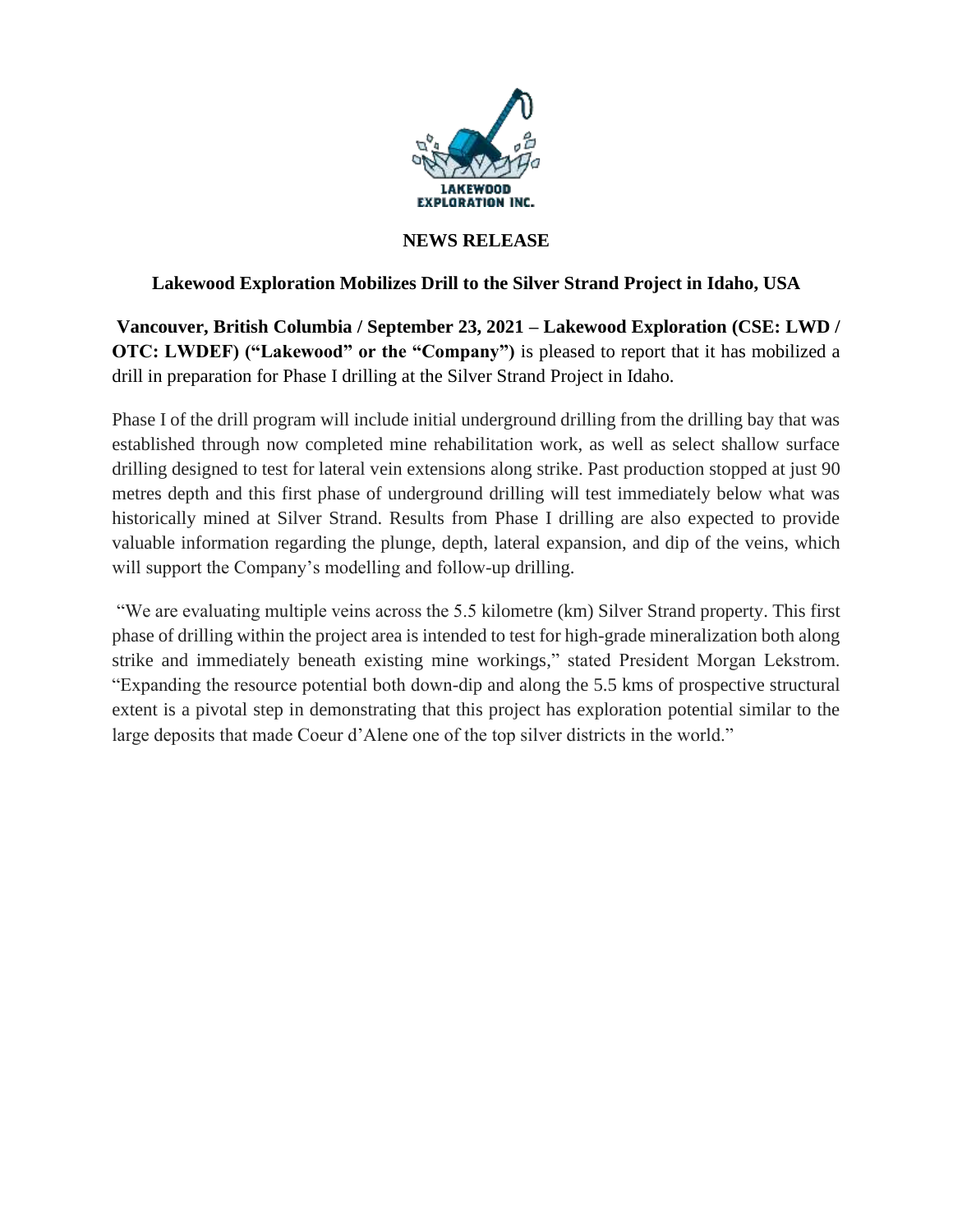

Figure 1. Non-NI 43-101 Compliant model showing proposed Phase I underground drilling.<sup>1</sup>

Veins within the Revett formation host most of the silver mines in the Coeur d'Alene mining district, including the Sunshine Mine, which produced 359 million ounces of silver to depths exceeding 1,800 metres. Silver Strand is located within the Revett formation and shares similar geological characteristics with the Sunshine Mine and other multi-hundred-million-ounce silver deposits also within the Revett formation.

The Company will provide additional updates as its initial drill campaign progresses and will report assays once received and interpreted.

# **Qualified Person**

Technical aspects of this press release have been reviewed and approved under the supervision of Philip Mulholland, P.Geo. Mr. Mulholland is a Qualified Person (QP) under National Instrument 43-101 Standards of Disclosure for Mineral Projects.

# **About Lakewood Exploration Inc.**

Lakewood Exploration Inc. is a junior resource company advancing the past-producing Silver Strand Mine in the Coeur d'Alene Mining District in Idaho, USA, both the Eliza Silver Project and the Silverton Silver Mine in one of the world's most prolific mining jurisdictions in Nevada and the Lacy Gold Project in British Columbia, Canada. The Company is rapidly advancing towards an initial drill program at Silver Strand with the aim of defining a large silver resource

<sup>1</sup> Level 3 Stope was the only area partially mined out.